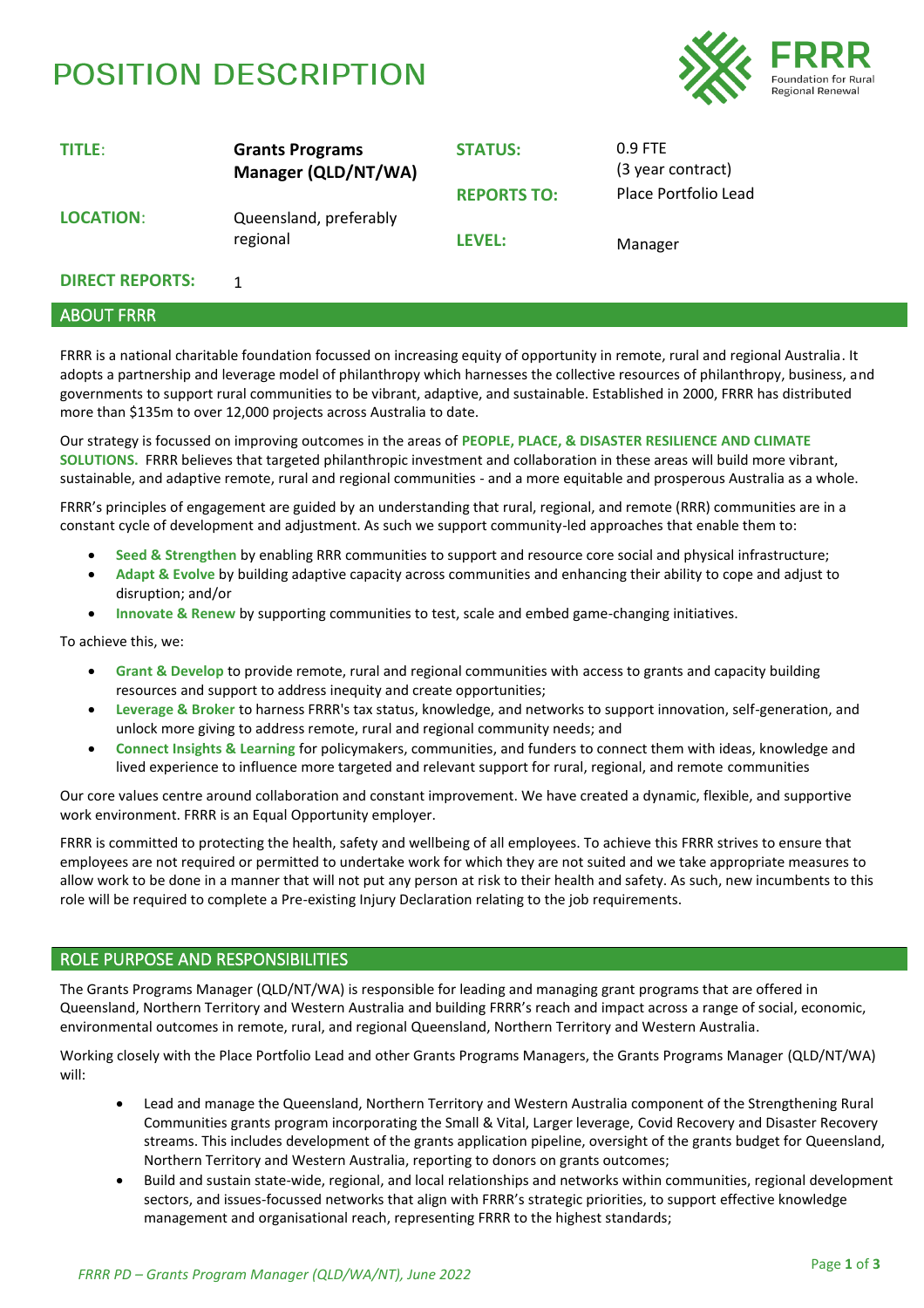# **POSITION DESCRIPTION**



- Identify and develop new and existing donor partnerships and opportunities to meet needs and priorities, and grow support to Queensland, Northern Territory and Western Australia communities;
- Undertake research, development and evaluation in relation to grant-making opportunities, grants outcomes, and emerging trends to inform FRRR activities, plans and reporting;
- Develop and deliver Queensland, Northern Territory and Western Australia community engagement and outreach programs in collaboration with other FRRR staff delivering programs and initiatives in Queensland, Northern Territory and Western Australia;
- Champion remote, rural, and regional Queensland, Northern Territory and Western Australia communities in their efforts to strengthen the vitality of rural, regional and remote communities, including in person, via interviews or in online forums as required
- Contribute to the continuous improvement of the organisation including granting procedures; innovation, development and implementation of quality assurance and benchmarking for FRRR's grant-making practice and evaluation;
- Work as part of a collaborative FRRR team, including other State Grants Programs Managers, to deliver on FRRR's strategic and operating plans;
- Contribute to cross-portfolio coordination and knowledge and practice development;
- Promote, reflect, and champion FRRR's values and ethics at all times.

FRRR's success depends on strong relationships with grant applicants, industry stakeholders and with donors. A key responsibility of the Grants Programs Manager will be to effectively manage and sustain those relationships, as well as develop new partnerships. This may require the Grants Programs Manager to represent the organisation publicly or in the media from time to time.

As a senior role in the organisation, the Grants Programs Manager must also support the Portfolio Leads and CEO in generally executing on the Foundation's mission. This will include taking all opportunities to understand the needs and opportunities in rural, regional and remote Australia to inform our programs and services, ensure effectiveness, deliver programs that are innovative and relevant, which meet identified needs and will achieve positive impact. In addition, it will mean undertaking fundraising activities, including supporting grant applications, identifying new partners, and negotiating partnership renewals.

## WORKING RELATIONSHIPS

The Grants Programs Manager (QLD/NT/WA) works as part of a team of State Grants Programs Managers and has active working relationships across the whole team. The role also has a close working relationship with the Philanthropic Services Managers who deliver Giving Sub Fund programs, some of which are specific to Queensland, Northern Territory and Western Australia, along with the natural disaster resilience and recovery team. This relationship is a collaborative and cooperative one that should ensure crossportfolio awareness.

The direct and most central daily relationships are illustrated here.